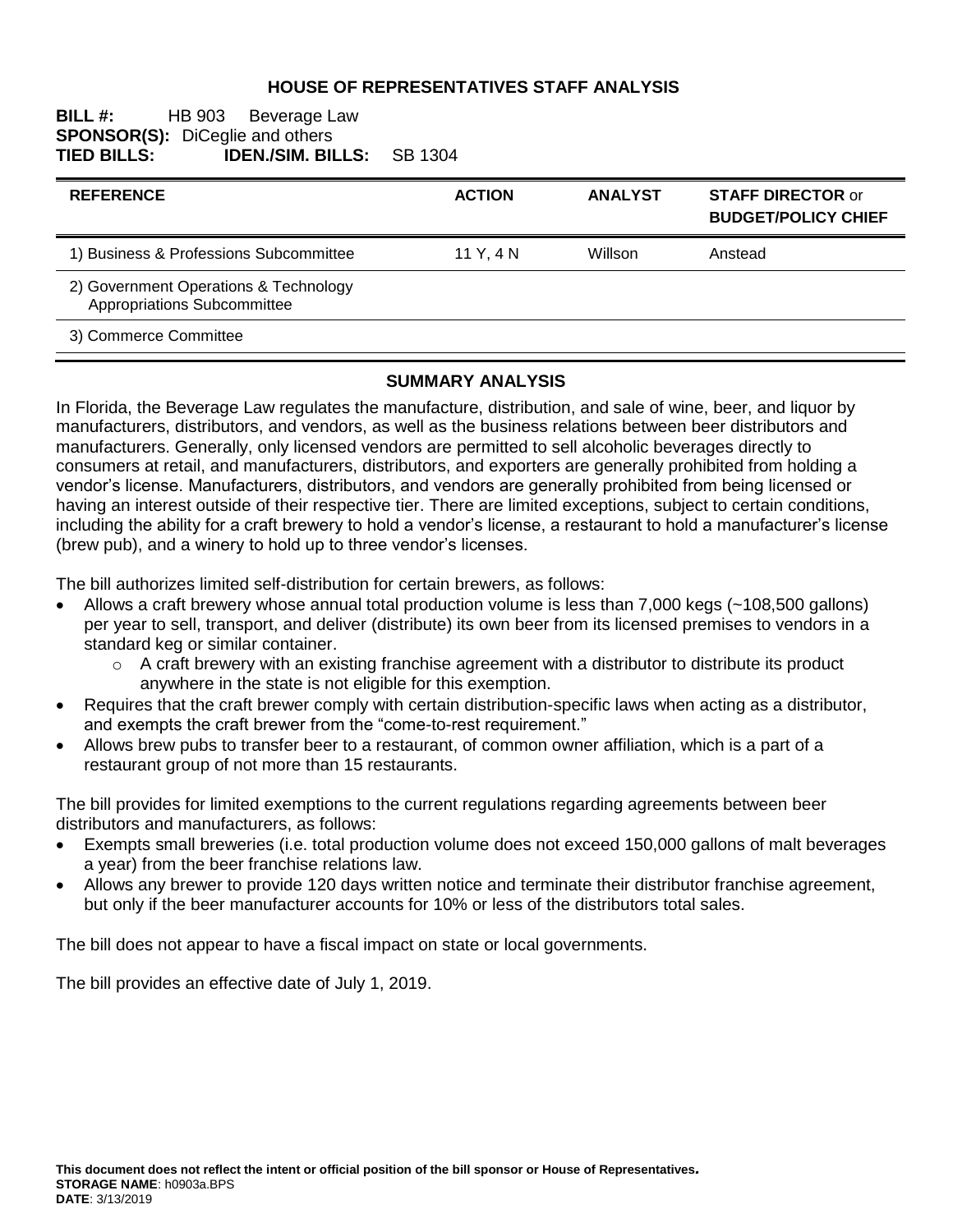# **FULL ANALYSIS**

## **I. SUBSTANTIVE ANALYSIS**

## A. EFFECT OF PROPOSED CHANGES:

#### **Beverage Law**

In Florida, the Beverage Law<sup>1</sup> regulates the manufacture, distribution, and sale of wine, beer, and liquor by manufacturers, distributors, and vendors. The Division of Alcoholic Beverages and Tobacco (Division) within the Department of Business and Professional Regulation (DBPR) administers and enforces the Beverage Law.<sup>2</sup>

"Alcoholic beverages" are defined in s. 561.01, F.S., as "distilled spirits and all beverages containing one-half of 1 percent or more alcohol by volume." "Malt beverages" are brewed alcoholic beverages containing malt.<sup>3</sup>

Section 561.14, F.S., specifies license and registration classifications used in the Beverage Law:

- "Manufacturers" are those "licensed to manufacture alcoholic beverages and distribute the same at wholesale to licensed distributors and to no one else within the state, unless authorized by statute."
- "Distributors" are those "licensed to sell and distribute alcoholic beverages at wholesale to persons who are licensed to sell alcoholic beverages."
- "Importers" are those licensed to sell, or to cause to be sold, shipped, and invoiced, alcoholic beverages to licensed manufacturers or licensed distributors, and to no one else in this state.<sup>4</sup>
- "Vendors" are those "licensed to sell alcoholic beverages at retail only" and may not "purchase or acquire in any manner for the purpose of resale any alcoholic beverages from any person not licensed as a vendor, manufacturer, bottler, or distributor under the Beverage Law."

# **Three-Tier System and Tied House Evil**

Since the repeal of Prohibition in 1933, regulation of alcohol in the United States has traditionally been based upon what is termed the "three-tier system." The system requires separation of the manufacture, distribution, and sale of alcoholic beverages. The manufacturer creates the beverages, and the distributor obtains the beverages from the manufacturer to deliver to the vendor. The vendor makes the ultimate sale to the consumer.<sup>5</sup>

Generally, only licensed vendors are permitted to sell alcoholic beverages directly to consumers at retail, and manufacturers, distributors, and exporters<sup>6</sup> are generally prohibited from holding a vendor's license.<sup>7</sup> Manufacturers, distributors, and vendors are generally prohibited from being licensed or having an interest in more than one tier. Limited exceptions exist, subject to certain conditions, such as the ability for a craft brewery to hold a vendor's license, a restaurant to hold a manufacturer's license (brew pub), and a winery to hold up to three vendor's licenses. $8$ 

 $\overline{a}$ 

8 *See* ss. 561.22, F.S.; 561.24, F.S.; 561.14(1), F.S.; and 563.022(14), F.S.

**STORAGE NAME**: h0903a.BPS **PAGE: 2 DATE**: 3/13/2019

<sup>1</sup> Section 561.01(6), F.S., provides that the "The Beverage Law" means chs. 561, 562, 563, 564, 565, 567, and 568, F.S.

 $2^2$  S. 561.02, F.S.

 $3$  S. 563.01, F.S.

 $4$  S. 561.01(5), F.S.

 $<sup>5</sup>$  S. 561.14, F.S.</sup>

 $6$  S. 561.01(16), F.S. "Exporter" means any person that sells alcoholic beverages to persons for use outside the state and includes a ship's chandler and a duty-free shop

<sup>&</sup>lt;sup>7</sup> S. 561.22(1), F.S.; s. 561.14(3), F.S. However, see the exceptions provided in ss. 561.221 and 565.03, F.S.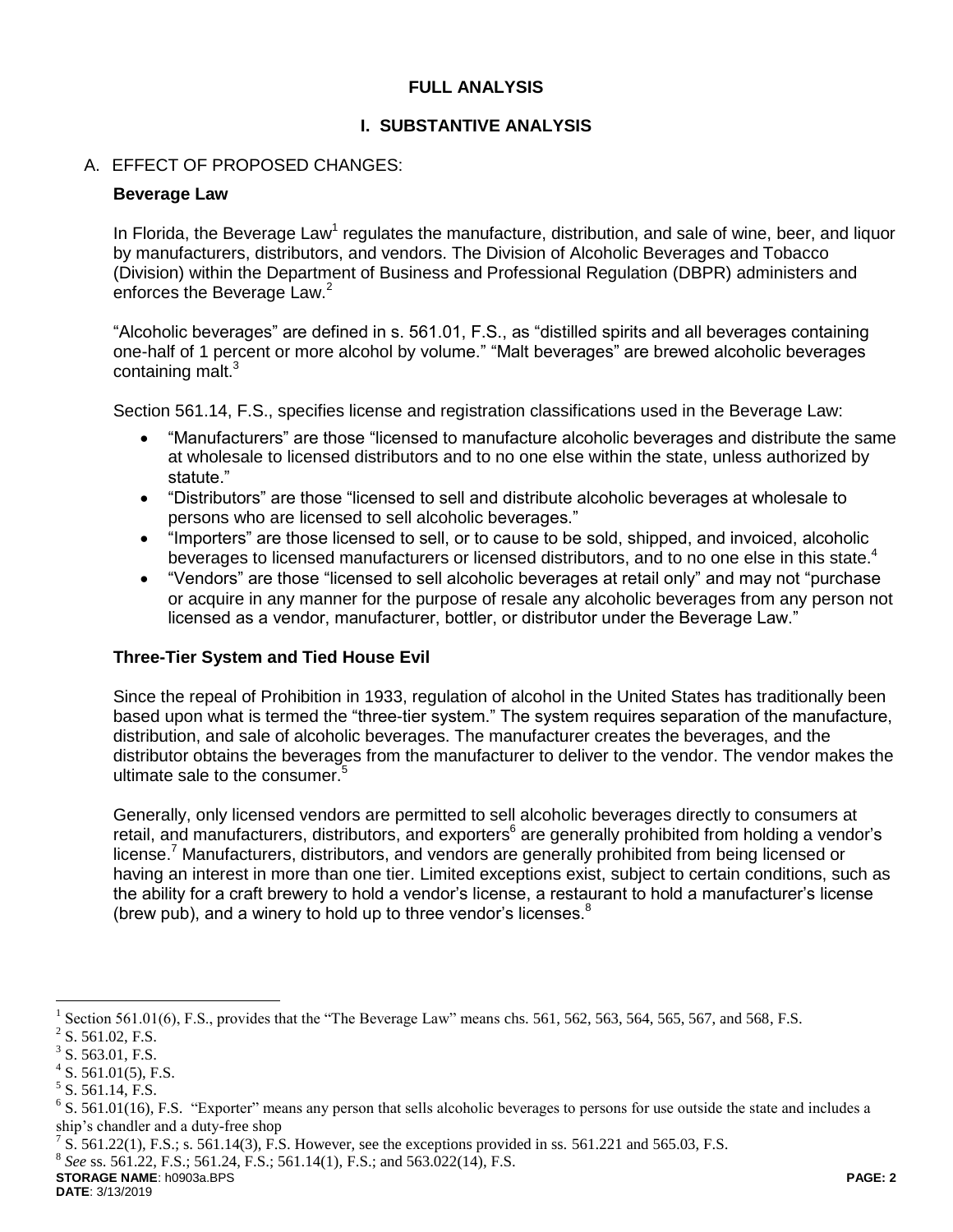The three-tier system is deeply rooted in the perceived evils of the "tied house" in which a bar is owned or operated by a manufacturer or the manufacturer exercises undue influence over the retail vendor.<sup>9</sup>

Florida's "Tied House Evil Law," s. 561.42, F.S., prohibits a manufacturer or distributor of alcoholic beverages from having a financial interest, directly or indirectly, in the establishment or business of a licensed vendor, and prohibits a manufacturer or distributor from giving gifts, loans, property, or rebates to retail vendors.

# **Craft Breweries**

Section 561.221(2), F.S., allows a brewery to receive up to eight vendor's licenses for the sale of alcoholic beverages on property consisting of a single complex that includes a brewery, which may be divided by no more than one public street or highway. These vendor's licenses are an exception to the three-tier system described in ss. 561.14 and 561.22, F.S., and to the tied house evil restrictions in s. 561.42, F.S.

A craft brewery with multiple manufacturing licenses may transfer malt beverages that it produces between its breweries, up to 100 percent of the yearly production of the receiving brewery. Alcoholic beverages that the craft brewery does not make must be obtained through a distributor, an importer, sales agent, or broker.

## **Come-to-Rest Requirement**

Section 561.5101, F.S., requires, for purposes of inspection and tax-revenue control, all malt beverages to come to rest at the licensed premises of an alcoholic beverage wholesaler in this state before being sold to a vendor by the wholesaler. The come-to-rest requirement does not apply to malt beverages that a craft brewery manufacturers and sells to consumers as a vendor, or to malt beverages manufactured and sold by a brew pub. It is a felony of the third degree<sup>10</sup> for any person in the business of selling alcoholic beverages to knowingly and intentionally sell malt beverages in a manner inconsistent with the come-to-rest requirement.

#### **Alcoholic Beverage Deliveries**

Vendors, but not manufacturers or distributors, are allowed to make deliveries away from their place of business for sales actually made at their licensed place of business. Telephone, electronic, and mail orders received at a vendor's licensed place of business are construed as a sale actually made at the vendor's licensed place of business. Deliveries may be made in vehicles that are owned or leased by the vendor, or in a third-party vehicle pursuant to a contract with a third party with whom the vendor has contracted to make deliveries, including, but not limited to, common carriers.<sup>11</sup>

Manufacturers and distributors are allowed to make deliveries in vehicles that they own or lease.

For compliance purposes, all licensees' vehicles are subject to search and inspection without a search warrant by authorized employees of the Division, sheriffs, deputy sheriffs, and police officers during<br>business bours at other times the vehicle is being used to transport at deliver alsoholic beverages <sup>12</sup> business hours or other times the vehicle is being used to transport or deliver alcoholic beverages.

Craft breweries that also hold a vendor's licenses are specifically prohibited from making deliveries under this law.<sup>13</sup>

 $\overline{a}$ 

**STORAGE NAME**: h0903a.BPS **PAGE: 3 DATE**: 3/13/2019  $^{13}$  Ss. 561.221 (2)(d), F.S.; 565.57(1), F.S.

<sup>9</sup> *See* Andrew Tamayo, *What's Brewing in the Old North State: An Analysis of the Beer Distribution Laws Regulating North Carolina's Craft Breweries*, 88 N.C. L. REV. 2198 (2010), [http://scholarship.law.unc.edu/nclr/vol88/iss6/6.](http://scholarship.law.unc.edu/nclr/vol88/iss6/6)

<sup>&</sup>lt;sup>10</sup> Punishable as provided in ss. 775.082, 775.083, or 775.084, F.S.

 $^{11}$  S. 561.57(1)–(2), F.S.

<sup>12</sup> *Id.*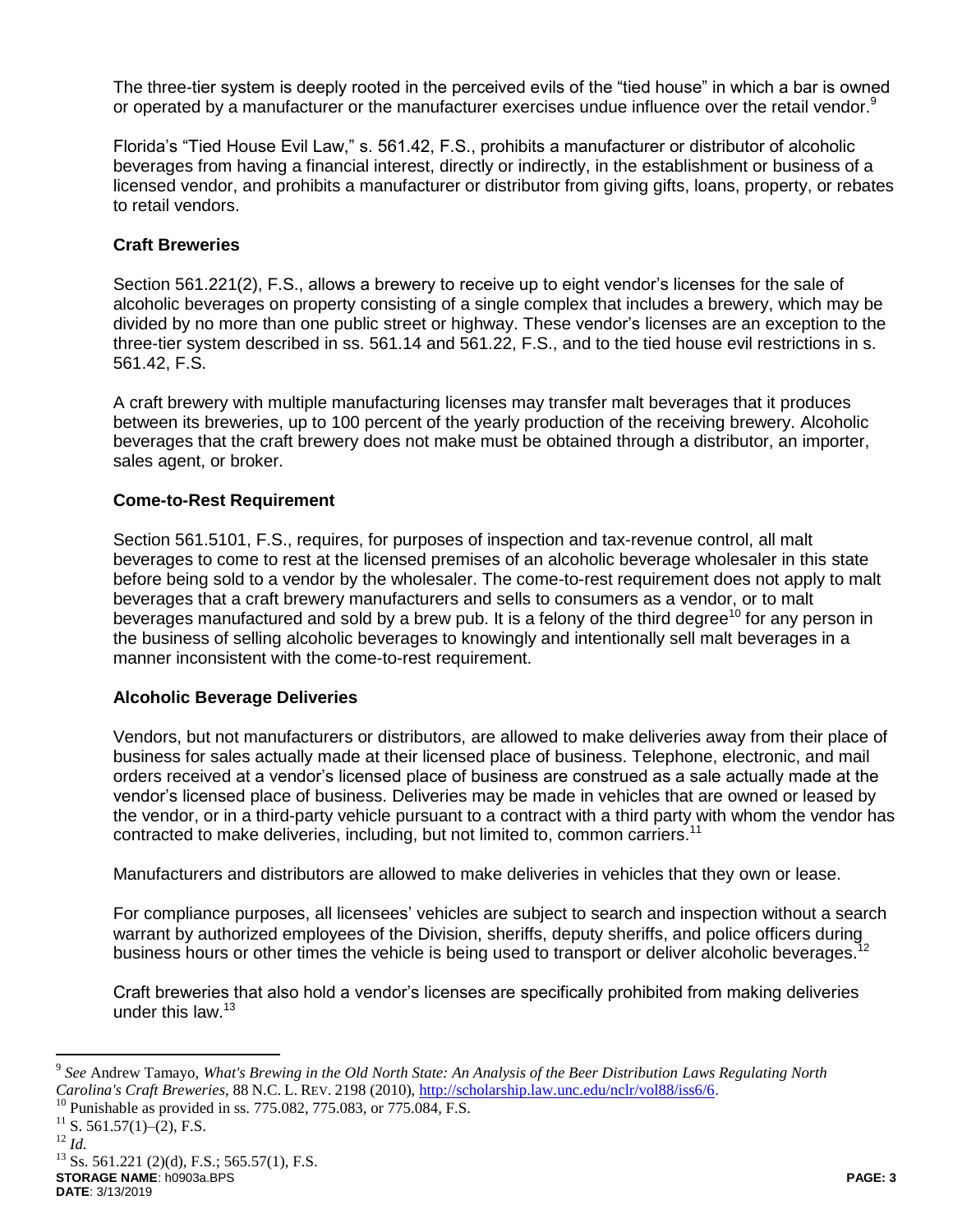# **Business Relations between Beer Distributors and Manufacturers (Franchise Law)**

Section 563.022, F.S. governs the relationship between manufacturers of malt beverages and their distributors. This relationship is highly regulated, and apart from the limited exceptions mentioned previously, Florida brewers are required<sup>14</sup> to enter into a "beer distribution agreement" or "franchise agreement" with a distributor to sell their product in this state. The agreement must be in writing, filed with the state, and conform to statutory requirements.<sup>15</sup>

The Franchise Law specifies that distributors, but not brewers, are prohibited from waiving any of the rights granted to them under the Franchise Law.<sup>16</sup> Section 563.021, F.S., requires an exclusive sales territory agreement for each brand that the distributor sells for a brewer, which must be filed with the Division. A brewer may not enter into more than one distribution agreement for a given brand in a given territory.

Under the Franchise Law, brewers:

- May provide good faith, written notice that the distributor is in default of any agreement.<sup>17</sup>
- May terminate, cancel or refuse to renew the distribution agreement for "good cause."
- May not terminate, cancel, or fail to renew a distribution agreement without "good cause," regardless of the time period specified in the franchise agreement.<sup>18</sup>
	- o "Good cause" exists if:
		- The distributor fails to comply with a reasonable and material provision of the agreement;
		- The brewery provided written notice to the distributor within 18 months of the failure;
		- **The distributor was given a reasonable opportunity to make a good faith effort to** comply with the agreement; and
		- The distributor was given 30 days to submit a corrective action plan, and an additional 90 days to cure in accordance with the plan.*<sup>19</sup>*

A brewer may terminate for cause, upon 15 days' notice, if the distributor:

- Files for bankruptcy, is insolvent, or is otherwise unable to remain in business.
- Has their state or federal license revoked for more than 60 days.
- Is convicted of a felony, but only if it has an adverse effect on the good will or interest of the distributor or brewer.
- Commits fraudulent conduct on a matter material to the brewer.
- Intentionally sells the brewer's products outside of their exclusive sales territory.
- Fails to pay for products 15 business days after receiving a demand for immediate payment.
- Sells, transfers, or assigns their interest in the distributorship without the written consent of the brewer. *20*

The burden is on the brewery to show that it has acted in good faith, that the notice requirements have been complied with, and that there was good cause for the termination, cancellation, nonrenewal, or discontinuance.*<sup>21</sup>*

 $\overline{a}$ 

 $14$  S. 563.022(15), F.S. The Franchise Law applies to all written or oral agreements between a manufacturer and beer distributor in existence on June 4, 1987, as well as agreements entered into or renewed after June 4, 1987.

<sup>15</sup> *See* Brewer's Law, *Florida Distribution Agreement Guide,* [http://brewerslaw.com/wp-content/uploads/2014/06/Florida-Beer-](http://brewerslaw.com/wp-content/uploads/2014/06/Florida-Beer-Distribution-Guide.pdf)[Distribution-Guide.pdf](http://brewerslaw.com/wp-content/uploads/2014/06/Florida-Beer-Distribution-Guide.pdf) (last visited March 8, 2019).

 $\frac{16}{16}$  S. 563.022(13), F.S.

 $17$  S. 563.022(5)(b)3., F.S.

<sup>&</sup>lt;sup>18</sup> S. 563.022(5)(b)4., F.S.<br><sup>19</sup> S. 563.022(7), F.S.

S. 563.022(7), F.S.

 $20$  S. 563.022(10), F.S.

 $21$  S. 563.022(8), F.S.

**STORAGE NAME**: h0903a.BPS **PAGE: 4**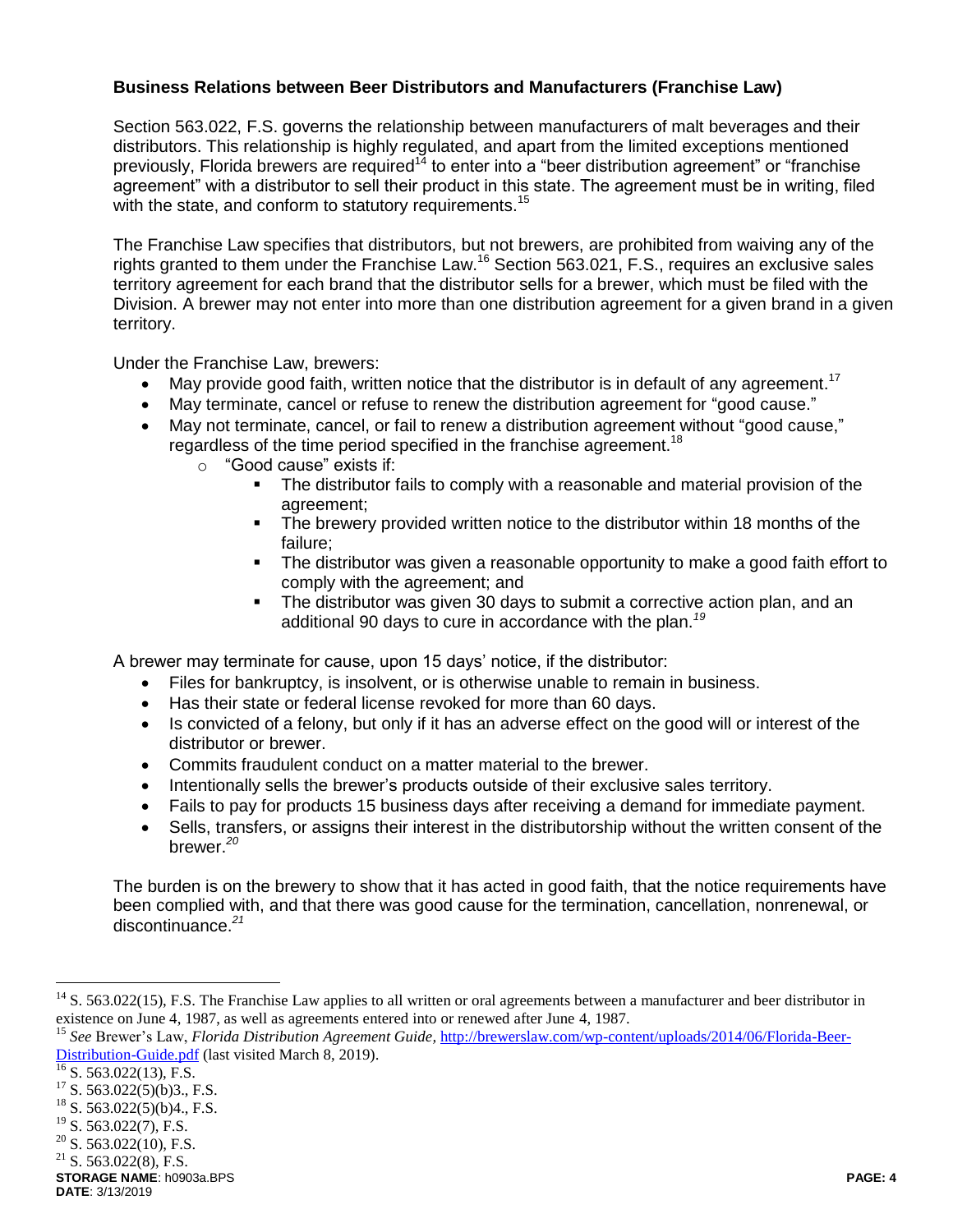A brewer is required to pay reasonable compensation for the diminished value of the distributor's business if the brewer cancels, terminates or fails to renew their agreement, or refuses to consent to the sale of a distributor's interest in the distributorship, without good cause. $^{22}$ 

If a brewer sells or transfers their interest in the brewery, their successor is also bound by the terms and conditions of the distribution agreement.*<sup>23</sup>* The Franchise Law allows a brewer to get out of a distribution agreement if they go out of business or stop making the products covered by the agreement, upon not less than 30 days' prior written notice.<sup>24</sup>

In the event of a dispute arising under the Franchise Law, the prevailing party is entitled to recover costs and attorney fees.<sup>25</sup>

## Effect of the Bill

## *Limited Self-Distribution for Craft Brewers*

The bill:

- Allows a craft brewery whose annual total production volume is less than 7,000 kegs (~108,500 gallons) per year to sell, transport, and deliver (distribute) its own beer from its licensed premises to vendors in one of the standard keg sizes or similar containers.
	- $\circ$  However, a craft brewery with an existing franchise agreement with a distributor to distribute its product anywhere in the state is not eligible for this exemption.
- Requires that the craft brewer comply with certain distribution-specific laws when acting as a distributor, and exempts the craft brewer from the "come-to-rest requirement."
- Allows brew pubs to transfer beer to a restaurant, of common owner affiliation, which is a part of a restaurant group of not more than 15 restaurants.

#### *Franchise Law - Termination Exemption for Small Accounts*

The bill allows any brewery to terminate a franchise agreement with their distributor, after 120 days written notice, but only if the brewer accounts for 10% or less of the distributor's total sales. This provision is available to any brewer, regardless of size or annual production volume.

# *Franchise Law - Craft Brewery Exemption*

The bill exempts small breweries (i.e. total production volume does not exceed 150,000 gallons of malt beverages a year) from the requirements imposed under the Franchise Law.

The bill provides an effective date of July 1, 2019.

# B. SECTION DIRECTORY:

- Section 1 Amends s. 561.221, F.S., authorizing a manufacturer who possesses a vendor's license to sell, transport, and deliver to vendors under certain circumstances; providing applicability; authorizing vendors licensed as manufacturers to transfer malt beverages to certain restaurants with common ownership affiliations.
- Section 2 Repeals s. 561.5101, F.S.; revising construction relating to come-to-rest requirements.

 $\overline{a}$ <sup>22</sup> S. 563.022(17), F.S.<br><sup>23</sup> S. 563.022(16), F.S.

<sup>&</sup>lt;sup>23</sup> S. 563.022(16), F.S.<br><sup>24</sup> S. 563.022(11), F.S.

S. 563.022(11), F.S.

<sup>&</sup>lt;sup>25</sup> S. 563.022(18)(c), F.S.

**STORAGE NAME**: h0903a.BPS **PAGE: 5 DATE**: 3/13/2019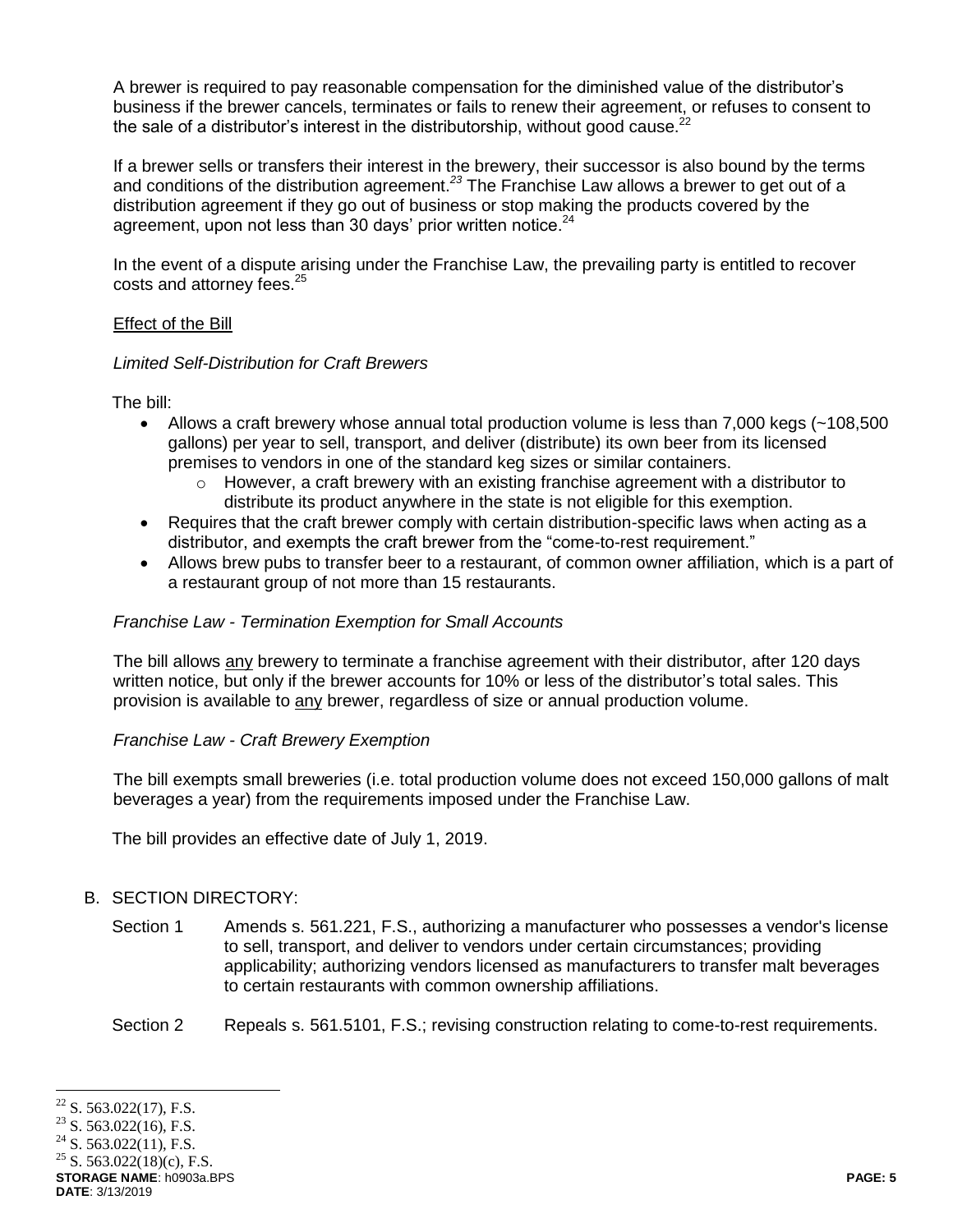- Section 3 Amends s. 561.57, F.S.; authorizing certain manufacturers to transport malt beverages in vehicles owned or leased by certain persons other than the manufacturer.
- Section 4 Amends s. 563.022, F.S.; revising the definition of the term "manufacturer"; revising construction; authorizing a manufacturer to terminate a contract with a distributor under certain circumstances.
- Section 5 Provides an effective date.

# **II. FISCAL ANALYSIS & ECONOMIC IMPACT STATEMENT**

- A. FISCAL IMPACT ON STATE GOVERNMENT:
	- 1. Revenues:

None.

2. Expenditures:

None.

- B. FISCAL IMPACT ON LOCAL GOVERNMENTS:
	- 1. Revenues:

None.

2. Expenditures:

None.

C. DIRECT ECONOMIC IMPACT ON PRIVATE SECTOR:

None.

D. FISCAL COMMENTS:

The bill may have a positive economic impact on new or small breweries and brew pubs by providing relief from certain regulatory constraints, which will allow them to operate more freely and develop during their early growth stages.

# **III. COMMENTS**

- A. CONSTITUTIONAL ISSUES:
	- 1. Applicability of Municipality/County Mandates Provision: None.

2. Other:

None.

B. RULE-MAKING AUTHORITY:

None.

C. DRAFTING ISSUES OR OTHER COMMENTS:

None.